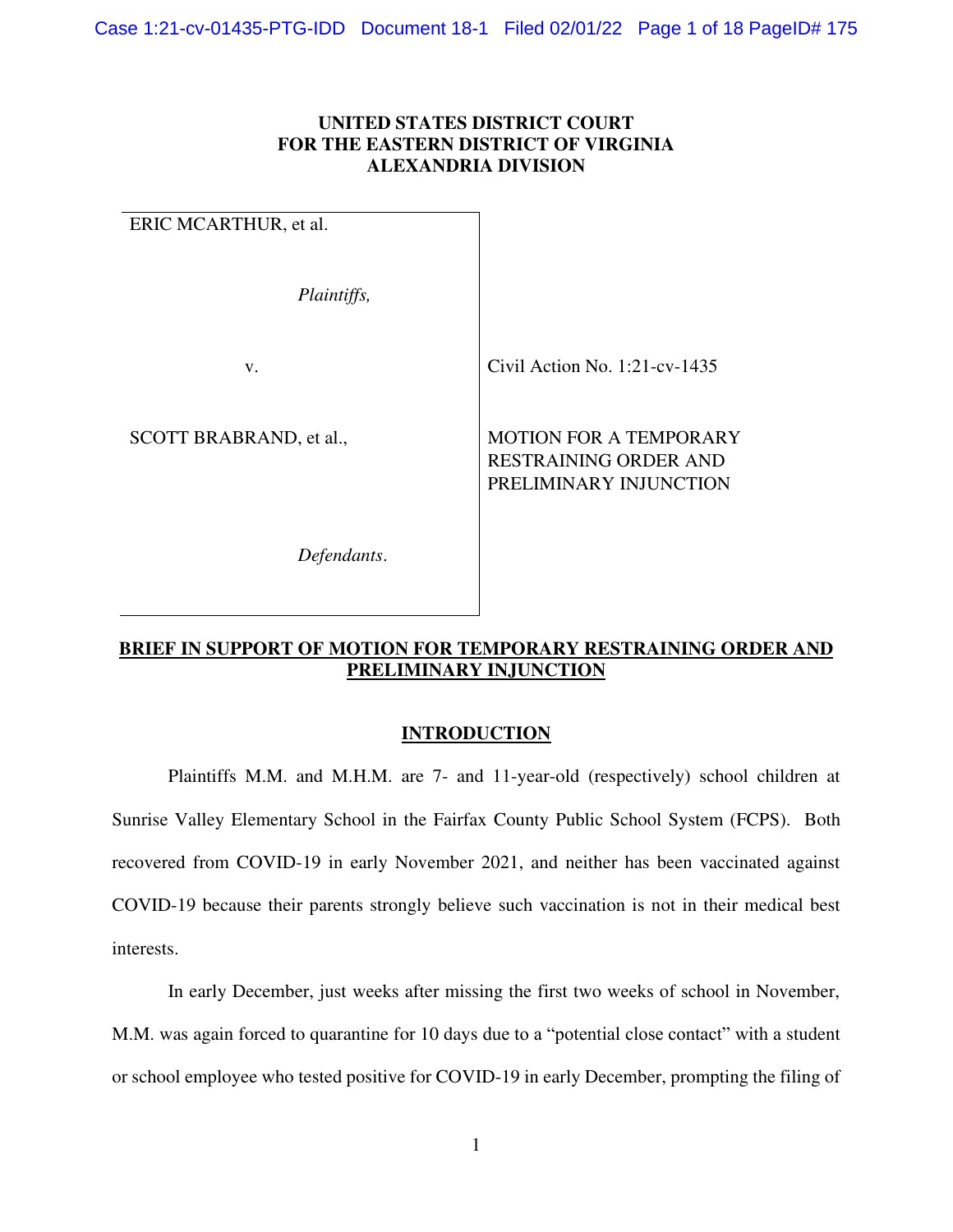this lawsuit on December 23, 2021. Now, as of yesterday morning, both M.M. and her brother, M.H.M., have once again been forced to quarantine for at least another week (the policy was revised in late 2021) due to "potential close contacts" with COVID-19 positive individuals at their schools. Neither child has tested positive him or herself or is exhibiting any symptoms of COVID-19. Were the children vaccinated, they would not have to quarantine because the school exempts all asymptomatic vaccinated children from quarantining, regardless of when they were vaccinated.

In failing to provide the same exemption to students with natural immunity, the school's quarantine policy is arbitrary, irrational, and unlawful. It presumes that students like M.M. and M.H.M. who recovered from COVID-19 just over 90 days ago, present a greater risk of being infected and transmitting the virus than students who were vaccinated much longer ago. Not a shred of scientific evidence supports that presumption. To the contrary, it defies the overwhelming scientific evidence demonstrating that natural immunity is at least as robust and long-lasting as vaccine induced immunity (and very likely more so), and that vaccinated immunity wanes dramatically over time and is ineffective at preventing infection with the now-dominant Omicron variant. There is no basis in law, logic, or evidence, to exclude children from school based on the undeniably false notion that vaccinated immunity is good for all time but natural immunity expires after 90 days.

Only the intervention of this Court can prevent the irreparable harm of subjecting these children to repeated quarantines that defy logic and science and serve no valid public health goal. Accordingly, we ask this Court to immediately issue a temporary restraining order so that the children may return to school without delay, and not be forced to suffer continued learning loss and stigmatization resulting from the District's irrational and arbitrary policies. *Roe v. Shanahan*, 359 F.Supp.3d 382, 410 (granting preliminary injunction, finding showing of irreparable harm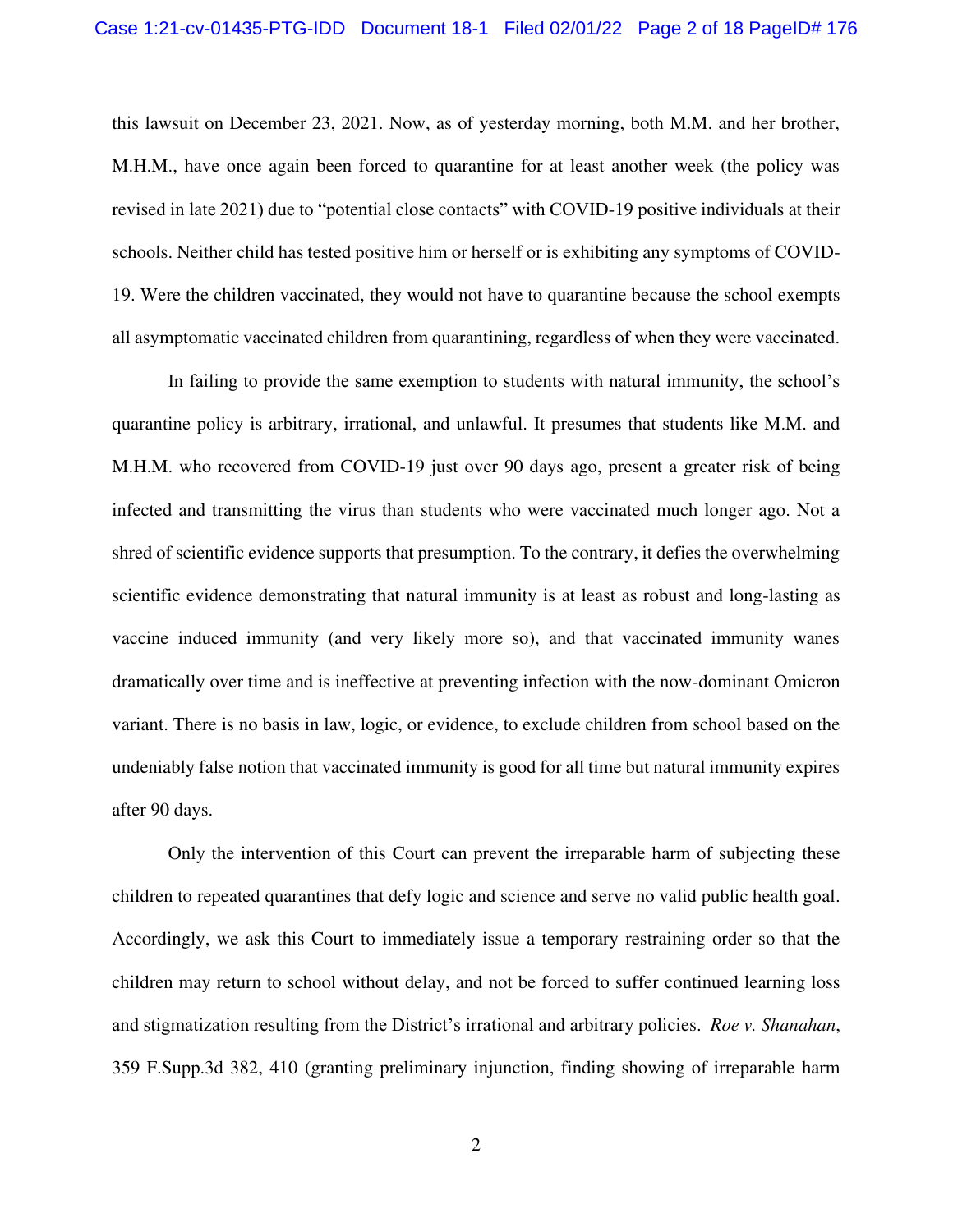where Plaintiffs face "a particularly heinous brand of discharge, one based on an irrational application of outmoded policies related to a disease surrounding which there is widespread  $fear[.]$ ").

#### **FACTS**

## **I. BACKGROUND**

Eleven-year-old M.H.M. is a fifth-grade student at Sunrise Valley Elementary School in the FCPS district, and his 7-year-old sister, M.M., is a second-grade student at the same school (1/31/22 Declaration of Jenny McArthur, Attachment A ¶¶ 3-4). M.H.M. tested positive for COVID-19 on October 29, 2021 and isolated for 10 days, returning to school on November 8 after he was cleared by FCHD (Attachment A  $\P$  5-6, Exhibits 1 & 3). M.M. contracted the virus around the same time and was thereby prohibited from attending school in person from November 1, 2021 through November 15, 2021 (ECF Doc. 1, Compl. ¶¶ 1-2; Attachment A ¶ 7, Exhibits 4 &  $5$ .<sup>1</sup> Not three weeks later, on December 2, she was forced to quarantine again because she was identified as a "potential close contact" of another student or staff member who had tested positive for COVID-19 (Compl. ¶ 40; Attachment A ¶ 14, Exhibit 7). Per FCPS's policy, if M.M. had been vaccinated, she would have been allowed to return without quarantining, provided FCHD confirmed that she was asymptomatic as well as vaccinated (Compl. ¶ 5; Attachment A ¶¶ 16-17). By contrast, as long as M.M. remains unvaccinated—without regard to her naturally acquired

<sup>&</sup>lt;sup>1</sup> In their Motions to Dismiss, Defendants appear skeptical of Plaintiffs' contentions that M.M. had COVID-19 at this time because she did not receive a PCR test contemporaneously (her parents decided not to go out into the community and risk infecting other people, given that she had symptoms and other members of her family tested positive) (EFC Docs. 13 & 16, Motions to Dismiss). In combination with this strong evidence that M.M. had COVID-19 along with the rest of her family, she received a positive antibody test on December 3, 2021 (Attachment A ¶¶ 7, 9- 10, Exhibits 1, 2 & 6). Defendants skepticism therefore is unwarranted.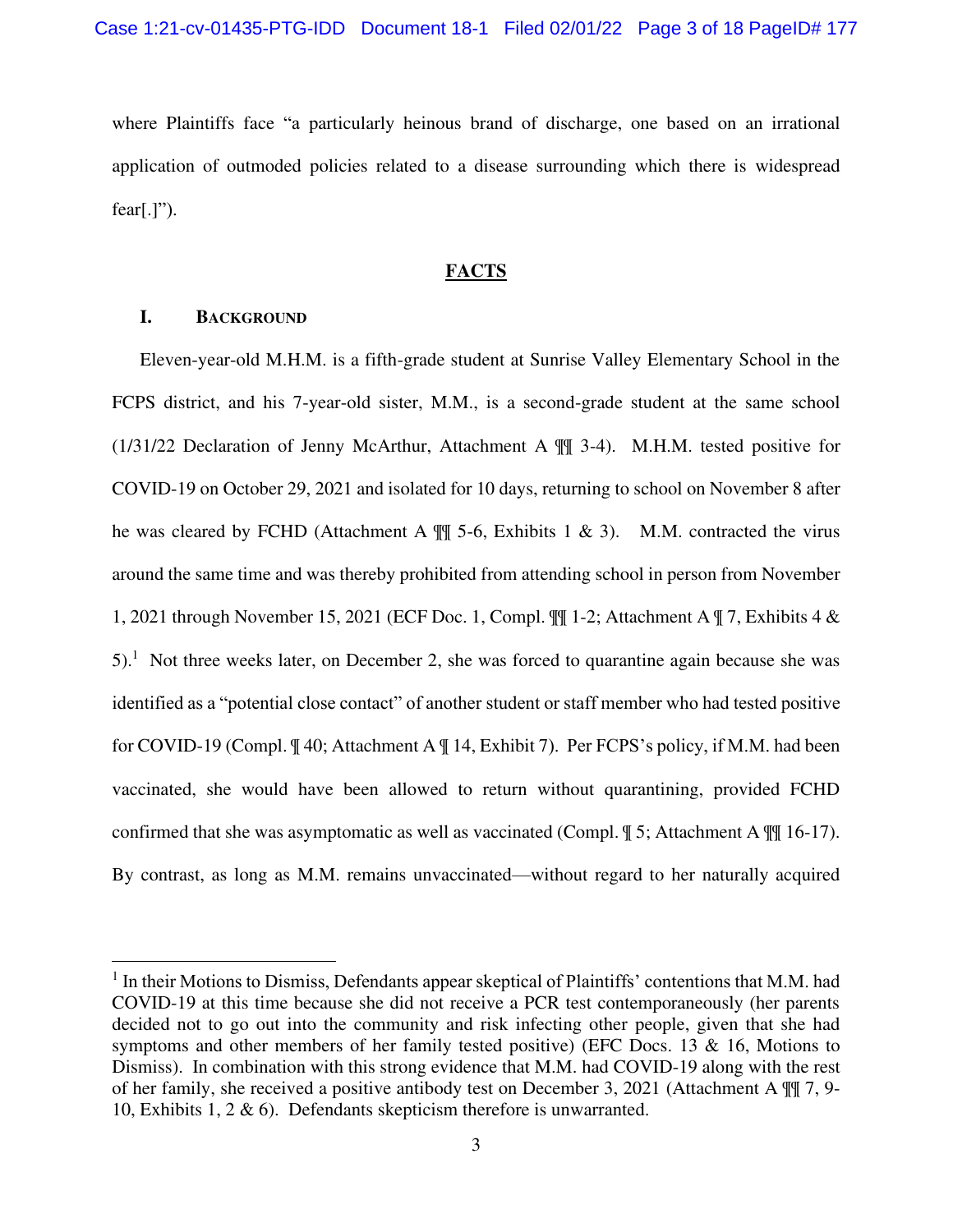immunity—she can be forced to quarantine any time she is identified as a "potential close contact" of someone at the school who tests positive (Compl. ¶¶ 5-6; Attachment A ¶¶ 17-20).

M.M.'s mother completed a FCHD verification survey on December 3 indicating that M.M. was unvaccinated, had been infected with COVID-19 in the last 90 days, and was experiencing no symptoms (Compl. ¶ 37; Attachment A ¶ 18). Later that day, M.M.'s mother received an email notification from FCHD stating that M.M. could not be cleared to return to school "because [she was] not vaccinated for COVID-19." (Compl. ¶ 38; Attachment A ¶ 19).

On December 7, M.M.'s mother spoke to an individual at FCHD who stated that a positive test within the past 90 days would allow her to return to school immediately. (Compl.  $\mathcal{J}$  40; Attachment A ¶ 21). Later that day, M.M.'s father called FCHD back and talked to another person who reported that only vaccination, not a positive PCR test within the past 90 days, would permit release from quarantine. (Compl. ¶ 41). Although both children were troubled by being forced to stay home, M.M. in particular suffered great distress during her last quarantine. (*see* Compl. ¶ 46; Attachment A ¶ 24). M.M. was finally allowed to return to school on December 15, 2021, after being cleared by FCHD. (Attachment A  $\mathbb{I}$  22, Exhibits 9 & 10).

Plaintiffs filed a complaint on December 23, 2021, raising several constitutional and statutory claims. Defendants filed separate motions to dismiss: Defendant Ayensu argued that she was not a properly named party to the suit because FCHD is not responsible for the school district's quarantine policy, and Defendants Brabrand and Pekarsky alleged failure to state claims upon which relief may be granted (ECF Docs. 13 & 16, respectively).

On January 31, Mrs. McArthur received emails from Sunrise Valley stating that both M.H.M. and M.M. would have to stay home from school again because they had been identified as potential close contacts with COVID-19 positive individuals at the school (Attachment A, ¶¶ 25, 30,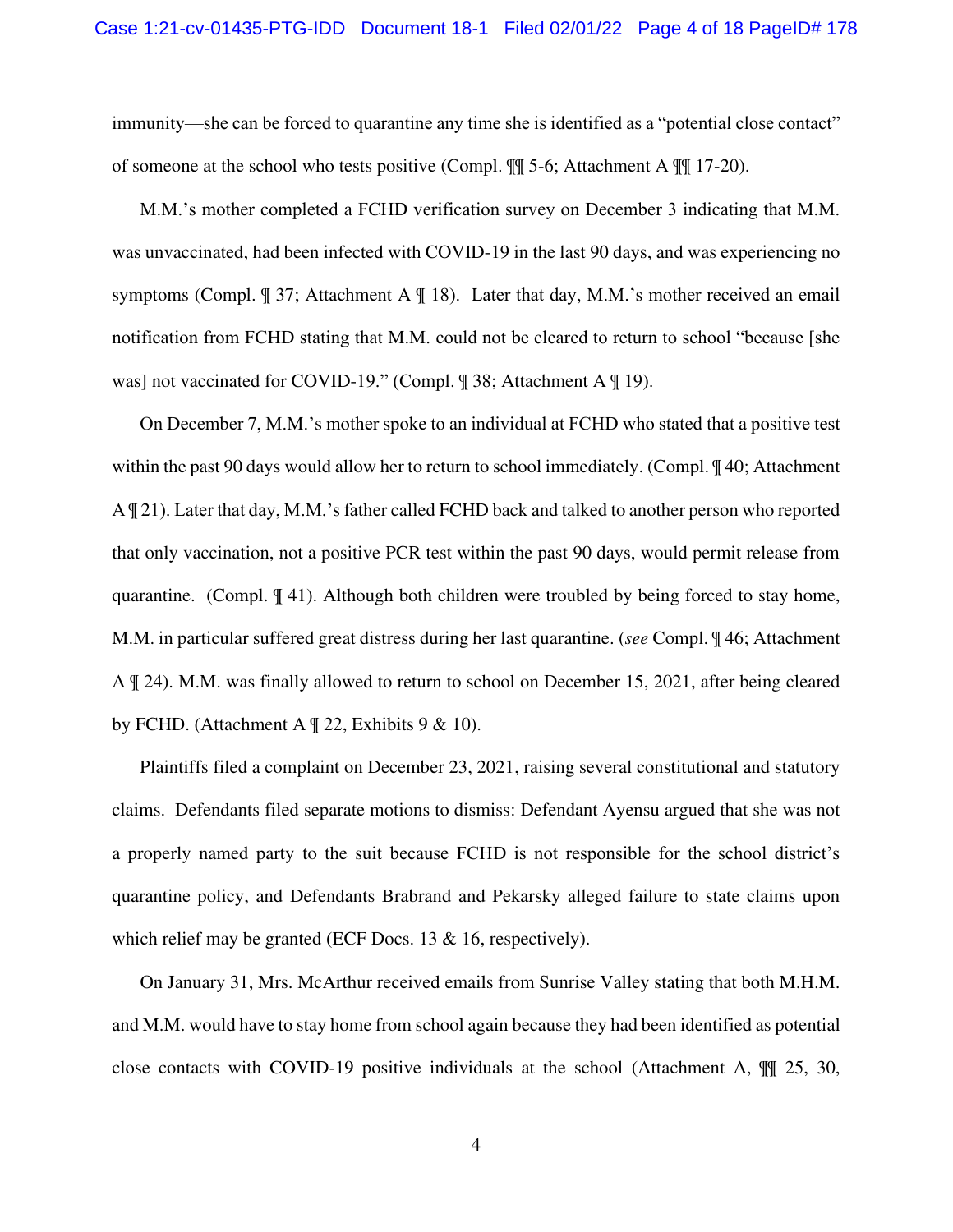Exhibits 11 & 13). This is because they were not vaccinated, M.H.M. had been diagnosed with COVID 95 days ago (exceeding the 90 days recognized by FCHD per CDC Guidance), and because the school refused to accept M.M.'s parents' representations that she had had COVID-19 within 90 days (Attachment A,  $\mathbb{I}$  26-33). As a result, they will lose at least another 5 days of inperson school: the children are offered only a livestream that they can view beginning no later than their third days of quarantine. Once again, the children are subject to potentially endless quarantines similarly situated children who have been vaccinated do not face, despite their recently acquired natural immunity from COVID-19.

#### **II. NATURALLY ACQUIRED IMMUNITY VERSUS VACCINE INDUCED IMMUNITY**

Plaintiffs' complaint contained substantial information and expert declarations establishing the robustness and durability of naturally acquired immunity. Rather than repeat that here, Plaintiffs urge the Court to read that section of the Complaint and the supporting declarations (*see* ¶¶ 62- 88). New data has emerged since that filing.

The lack of efficacy of the vaccines against transmission of the Omicron variant is now evident. A new trial in Israel demonstrated that "the level of antibodies needed to protect and not to g[e]t infected from Omicron is probably too high for the vaccine" to accomplish.<sup>2</sup> Even CDC Director Rochelle Walensky has said that the vaccines do not stop transmission of the Delta and Omicron variants.<sup>3</sup> Likewise, the CDC's webpage does not claim that the vaccines reduce or stop

<sup>&</sup>lt;sup>2</sup> "Israeli study shows 4<sup>th</sup> shot of COVID-19 vaccine less effective on Omicron," *Reuters* (Jan. 17, 2022), *available at* [https://www.reuters.com/world/middle-east/israeli-study-shows-4th-shot](about:blank)[covid-19-vaccine-not-able-block-omicron-2022-01-17/](about:blank) (last visited Jan. 25, 2022).

<sup>3</sup> Eric Skyes, "CDC Director: Covid vaccines can't prevent transmission anymore," *MSN* (Jan. 10, 2022), *available at* [https://www.msn.com/en-us/health/medical/cdc-director-covid-vaccines](https://www.msn.com/en-us/health/medical/cdc-director-covid-vaccines-cant-prevent-transmission-anymore/ar-AASDndg)[cant-prevent-transmission-anymore/ar-AASDndg](https://www.msn.com/en-us/health/medical/cdc-director-covid-vaccines-cant-prevent-transmission-anymore/ar-AASDndg) (last visited Feb, 1, 2022); Tim Hains, "CDC Director: Vaccines No Longer Prevent You From Spreading COVID, *RealClear Politics* (Aug. 6, 2021), *available at*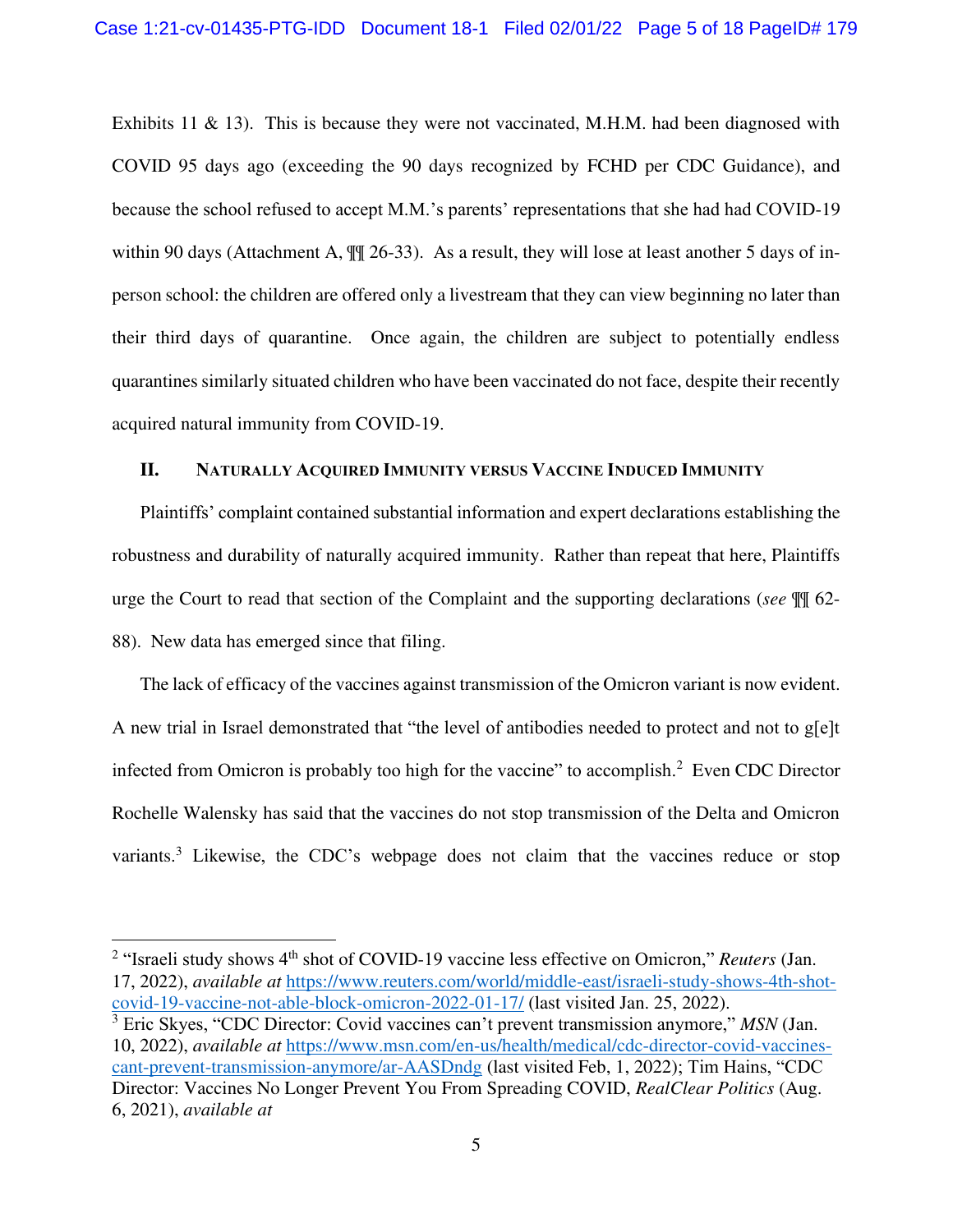transmission, particularly in light of the emergence of the Omicron variant.<sup>4</sup> The most highly vaccinated countries in the world (such as Israel and Denmark) and the most highly vaccinated states in the United States (such as Vermont) are currently experiencing case rates that dwarf any prior ones. Pfizer's own CEO recently publicly acknowledged that two doses of Pfizer's mRNA vaccine provide "very little, if any protection" against infection and transmission of the Omicron variant.<sup>5</sup>

At the same time, the evidence continues to accumulate that naturally acquired immunity is especially in comparison to that induced through vaccines—robust and durable. Just a week or so ago, the CDC released a study from New York and California providing further evidence that naturally acquired immunity was 2.8 times as effective in preventing hospitalization and 3.3 to 4.7 times as effective in preventing Covid infection compared with vaccination.<sup>6</sup> As Marty Makary explained just last week in an article documenting the disastrous consequences of the refusal to recognize naturally acquired immunity, this study confirms the findings of over 100 others: "[t]he immune system works."<sup>7</sup> And a new study published in mid-January found that children had

https://www.realclearpolitics.com/video/2021/08/06/cdc\_director\_vaccines\_no\_longer\_prevent\_ you\_from\_spreading\_covid.html (last visited Feb. 1, 2022).

<sup>4</sup> "Omicron Variant: What You Need to Know," *Centers for Disease Control and Prevention* (Dec. 20, 2021), *available at* https://www.cdc.gov/coronavirus/2019-ncov/variants/omicronvariant.html (last visited Jan. 25, 2022).

<sup>5</sup> Ashley Sadler, "Pfizer CEO backtracks on jab effectiveness,"(Jan. 12, 2022), *available at*  https://www.lifesitenews.com/news/pfizer-ceo-claimed-covid-jabs-were-100-effective-now-says-2-shots-offer-very-limited-protection-if-any/ (last visited Feb. 1, 2022).

<sup>6</sup> COVID-19 Cases and Hospitalizations by COVID-19 Vaccination Status and Previous COVID-19 Diagnosis," *Centers for Disease Control and Prevention* (Jan. 28, 2022), *available at*  https://www.cdc.gov/mmwr/volumes/71/wr/mm7104e1.htm?s\_cid=mm7104e1\_w (Jan. 25, 2022).

<sup>7</sup> *The High Cost of Disparaging Natural Immunity to Covid*, THE WALL STREET JOURNAL (Jan. 26, 2022), *available at* https://www.wsj.com/articles/the-high-cost-of-disparaging-natural-immunityto-covid-vaccine-mandates-protests-fire-rehire-employment-11643214336 (last visited Jan. 31, 2022).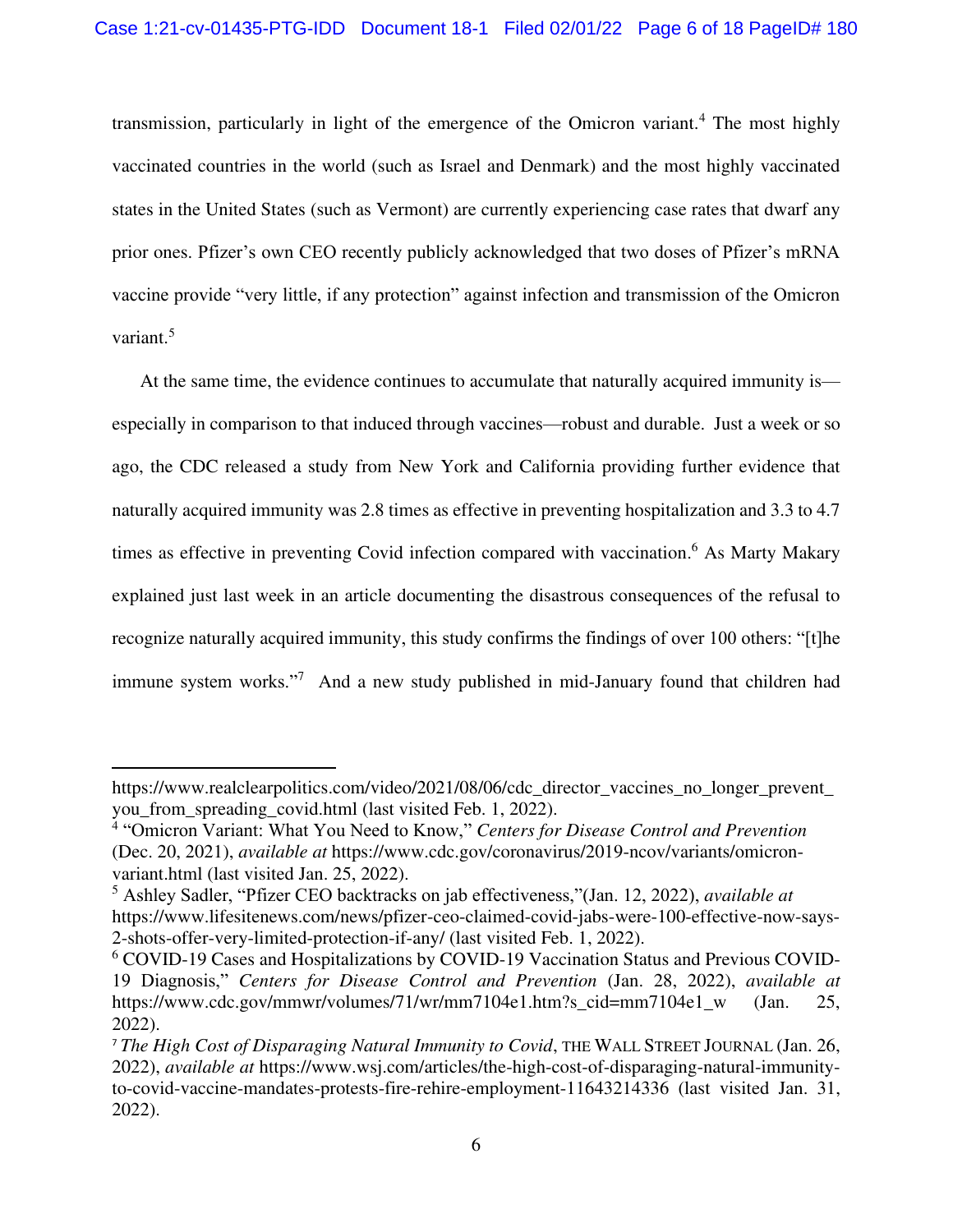"strong and enduring humoral immune response[s]" to COVID-19 despite tending to have mild or asymptomatic courses.<sup>8</sup>

#### **ARGUMENT**

Rule 65(a) of the Federal Rules of Civil Procedure allows a court to issue a preliminary injunction after notice has been provided to an adverse party. A preliminary injunction is appropriate if: (1) there is a substantial likelihood of success on the merits; (2) it is necessary to prevent irreparable injury; (3) the threatened injury outweighs the harm the preliminary injunction would cause the other litigant; and (4) the preliminary injunction would not be averse to the public interest. *See Nken v. Holder*, 556 U.S. 418, 434 (2009); *Centro Tepeyac v. Montgomery Cnty*, 722 F.3d 184, 190-91 (4th Cir. 2013); *MicroStrategy, Inc., v. Motorola, Inc.*, 245 F.3d 335, 339 (4th Cir. 2001).

Likewise, the Court may issue a temporary restraining order without written or oral notice to the adverse party if Plaintiffs establish that immediate and irreparable injury, loss, or damage will result otherwise. *See* Fed. R. Civ. P. 65(b). Alternatively, Plaintiffs request that such a stay be issued, or an "administrative stay" for the same reasons (irreparable harm). *See, e.g., League of Women Voters of S.C. v. Andino*, No. 20-2167, 2020 WL 6395498, \*1 (4th Cir. Oct. 29, 2020) (noting appellants sought partial stay and administrative stay and granting partial relief denominated a "stay"); *Clark v. Adams*, No. CIV. 2:99CV98, 2000 33422752, \*3 (W.D.N.C. Feb. 29, 2000) (noting an administrative stay was granted to give counsel time to resolve the dispute); *Joshua M. v. Barr*, 439 F. Supp. 3d 632, 647 (E.D. Va. 2020) (granting 60-day administrative stay

<sup>8</sup> Hanna Renk, et al., "Robust and durable serological response following pediatric SARS-CoV-2 infection," NATURE (Jan. 10, 2022) *available at* [https://www.nature.com/articles/s41467-021-](about:blank) [27595-9](about:blank) (last visited Jan. 31, 2022).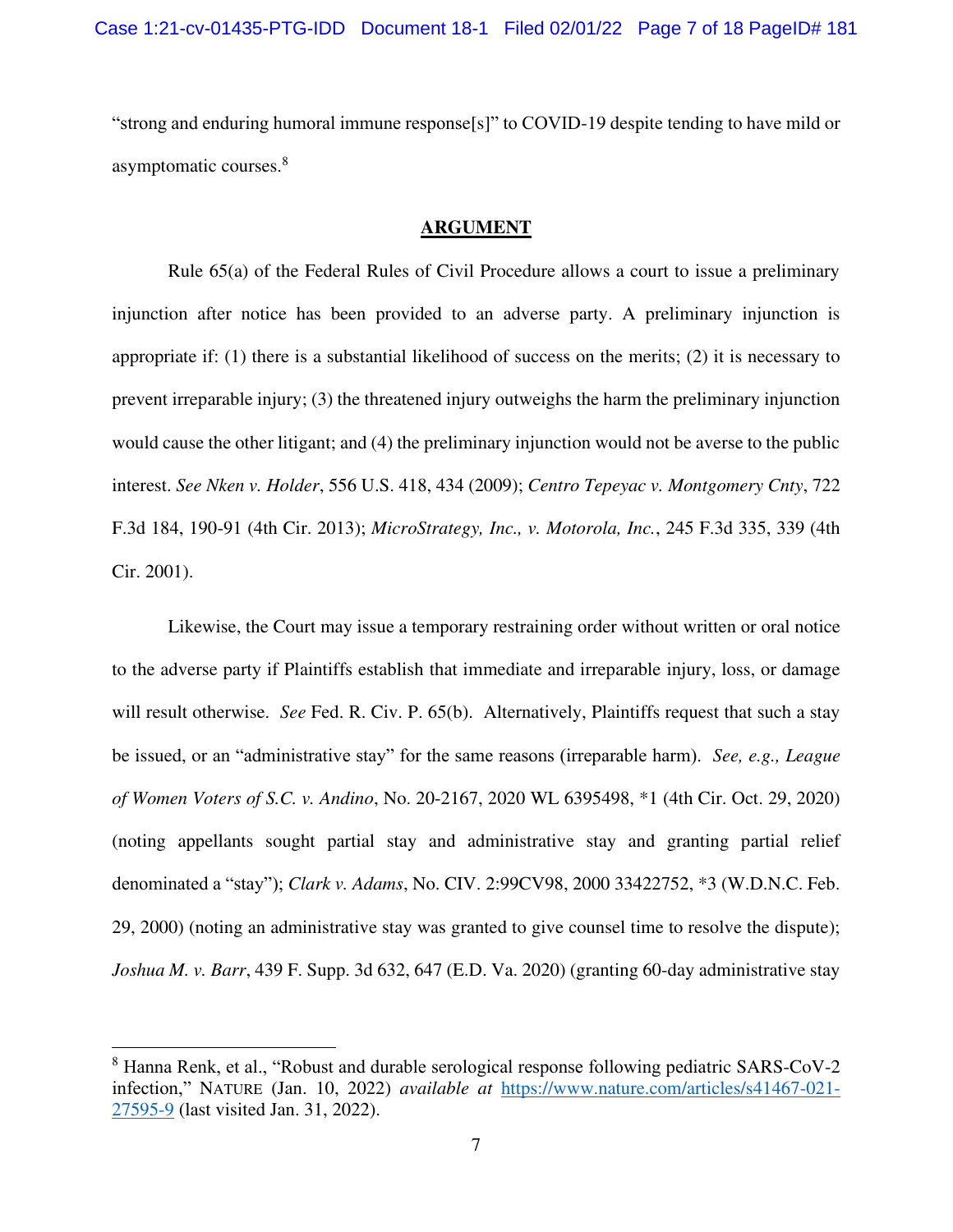of an immigration removal order "to preserve the status quo pending further briefing before this Court"). Here, every day of missed school is an irreparable harm.

#### **I. SUCCESS ON THE MERITS**

Plaintiffs have a substantial likelihood of success on the merits of their constitutional claims. That is because all of these claims arise from the lack of rationality underlying the differential treatment of children who have naturally acquired immunity, and children who have been vaccinated. The illogic is all the more stark given very recent studies once again establishing, beyond any doubt, that naturally acquired immunity is superior to that achieved through vaccination, especially against the Omicron variant.

### *A. The Quarantine Policy Violates Plaintiffs' Constitutional Rights to Equal Protection*

The Equal Protection Clause of the Fourteenth Amendment to the United States Constitution provides that no state may "deny to any person within its jurisdiction the equal protection of the laws," and prohibits governments and government officials from arbitrarily discriminating among citizens, denying to some rights or benefits that are made available to other similarly situated citizens, without justification. *See City of Cleburne v. Cleburne Living Ctr., Inc.*, 472 U.S. 432 (1985).

The Clause "keeps governmental decisionmakers from treating differently persons who are in all relevant respects alike," *Nordlinger v. Hahn,* 505 U.S. 1, 10 (1992). *See also Cleburne*, 473 U.S. at 440 (holding that the Equal Protection Clause "is essentially a direction that all persons similarly situated should be treated alike"); *Roe*, 359 F.Supp.3d at 410 (granting preliminary injunction because HIV positive servicemembers made strong showing that treating them differently violated Equal Protection). To succeed on an Equal Protection claim, a plaintiff must first demonstrate that he has been treated differently from others with whom he is similarly situated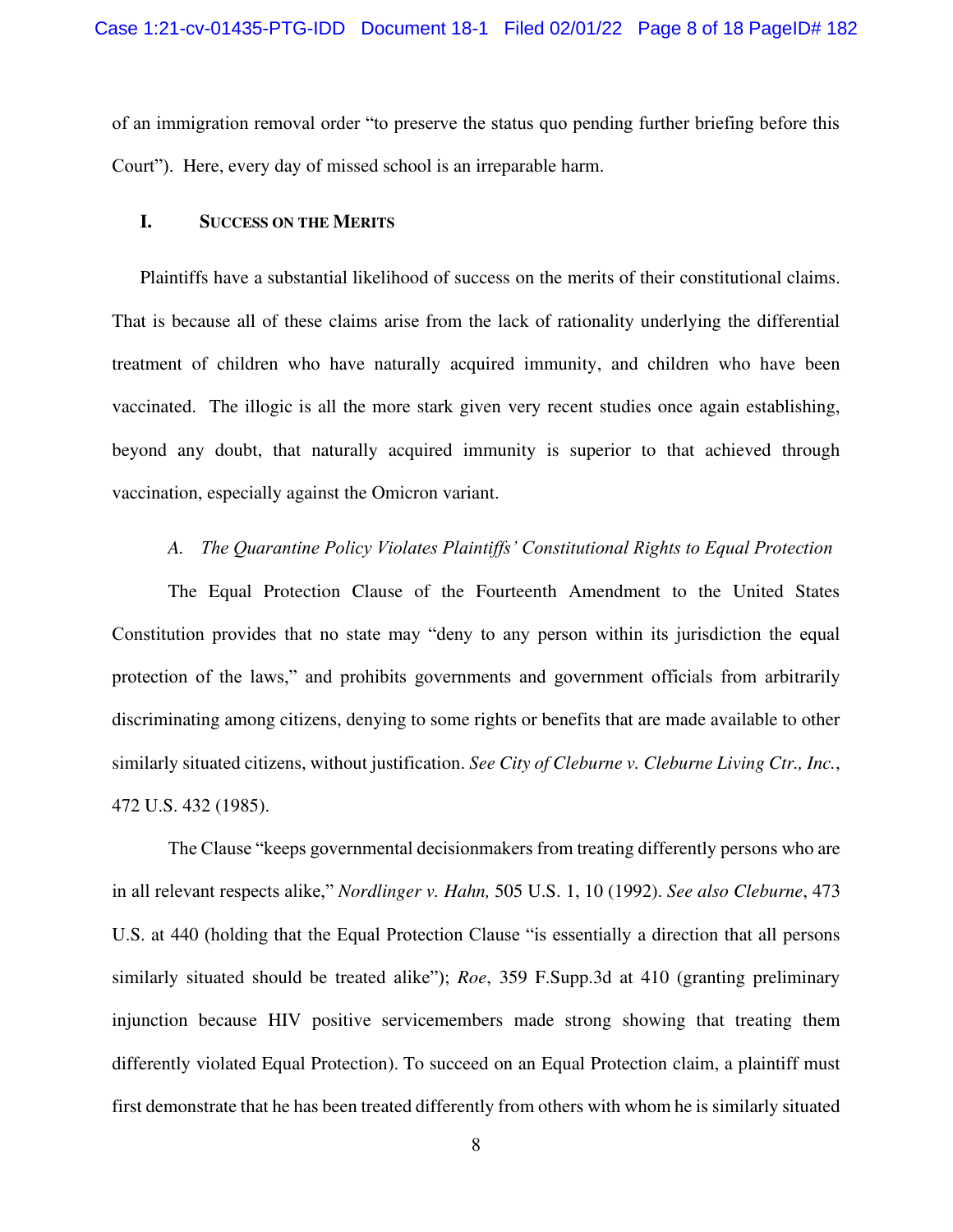and that the unequal treatment was the result of intentional or purposeful discrimination. Once this showing is made, the court proceeds to determine whether the disparity in treatment can be justified under the requisite level of scrutiny. *See, e.g., In [re Long Term Admin. Segregation of Inmates](about:blank#co_pp_sp_506_471)  [Designated as Five Percenters,](about:blank#co_pp_sp_506_471)* 174 F.3d 464, 471 (4th Cir.), *cert. denied [Mickle v. Moore,](about:blank)* 528 [U.S. 874 \(1999\);](about:blank) *[Sylvia Dev. Corp. v. Calvert County,](about:blank#co_pp_sp_506_818)* 48 F.3d 810, 818–19 (4th Cir.1995). Ordinarily, a state regulation or policy will be presumed to be valid and will be sustained if the classification is rationally related to a legitimate state interest. *See Cleburne,* 473 U.S. at 440; *Roe*, 359 F.Supp.3d at 418 ("categorical deployment limitation not rationally related to any legitimate interest[.]").

Defendants have violated and are violating M.M. and M.H.M.'s rights under the Equal Protection Clause by treating them differently from their vaccinated peers without any rational basis, let alone a basis that would withstand a higher level of scrutiny such as would be appropriate when a child's right to education is at stake. There is no question that M.M. and M.H.M. are subject to differential treatment because of their unvaccinated status, as they would not be forced to quarantine for any period of time if vaccinated and asymptomatic.

And, FCPS's refusal to afford students with natural immunity the same exemption from the quarantine policy that is given to vaccinated students does not rationally advance any legitimate governmental interest. As discussed above and in the Complaint, ¶¶ 64-87, the natural immunity arising from infection with COVID-19 provides at least as much and probably significantly more protection against re-infection and transmission than that conferred by vaccination.

Thus, having recovered from COVID-19 just over three months ago, M.M. and M.H.M. present no greater risk—and very likely a much *lower* risk—of contracting and transmitting the virus than most if not all vaccinated students, particularly those who were vaccinated six or more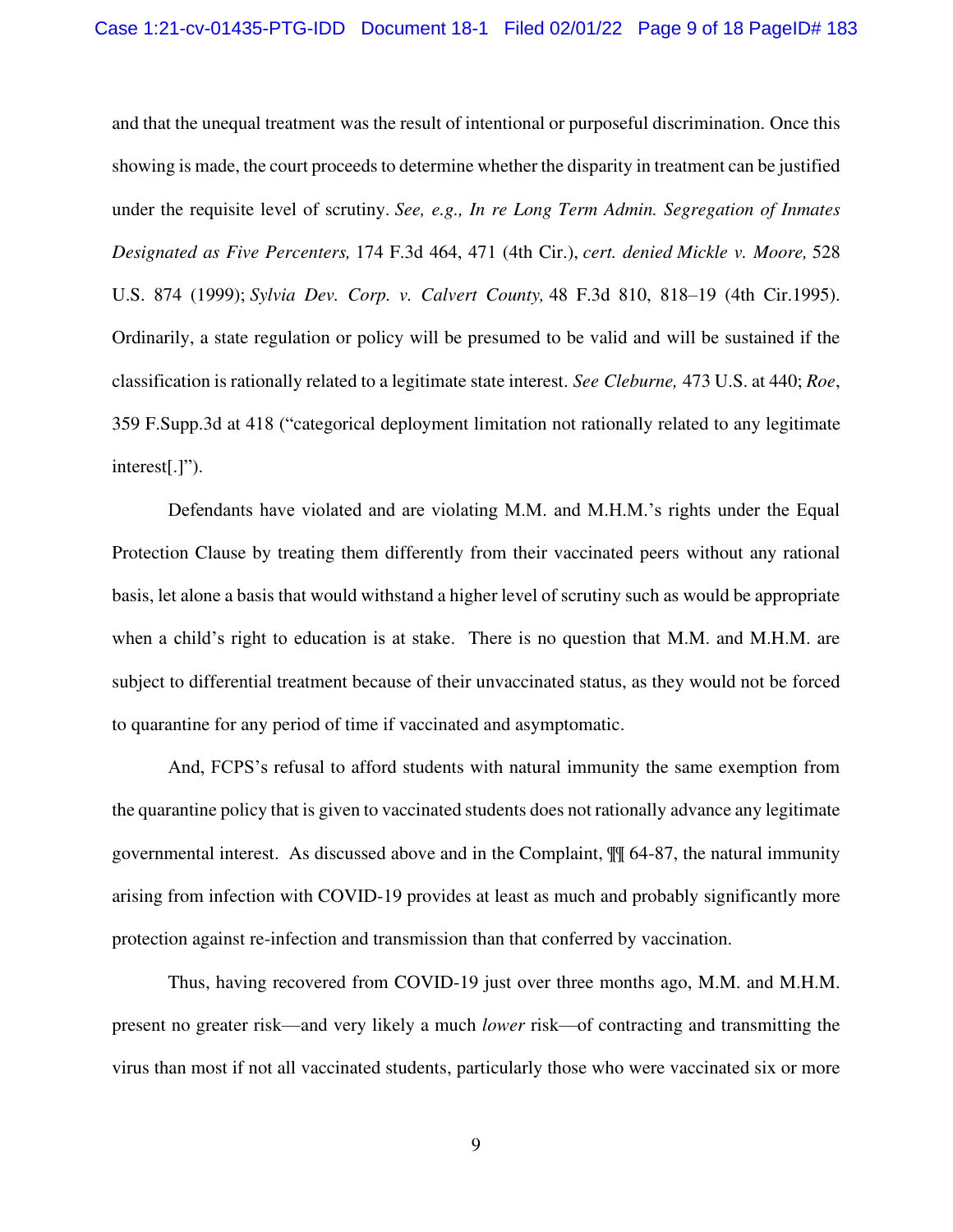months ago. Yet all vaccinated students are exempt from FCPS's quarantine requirement and are entitled to return to school immediately upon FCHD's confirmation of their vaccinated status if they are not symptomatic, even if they were vaccinated many months ago and lack significant current protection against infection and transmission. The arbitrariness is underscored by the fact that up until 2021, Virginia recognized naturally acquired immunity to other viruses, exempting from vaccine requirements children who had recovered from the disease in question.

Nor is this a question of scientific debate on which reasonable minds can differ. There is *no evidence whatsoever*—certainly neither the Defendants nor the CDC have produced or cited any—that children who recovered from COVID-19 just over 90 days ago present a greater risk of being infected and transmitting the virus than do children who were vaccinated much longer ago. *See Roe*, 359 F.Supp.3d at 416 ("[t]he page defendants cite contains no scientific data, evidence, or real-life accounts, but rather is a mere recitation of defendants' policies. In sum, while plaintiffs have presented considerable evidence in support of their arguments, defendants rely on little more than *ipse dixit.*"). The scientific evidence discussed above overwhelmingly demonstrates the opposite. And yet the school's quarantine policy exempts all vaccinated students from quarantining indefinitely (so long as they remain asymptomatic), despite the risk they pose of becoming infected and transmitting the virus to others. This is deeply and profoundly irrational. It treats students with natural immunity as second-class citizens and deprives them of the ability to attend school without *any* even arguable rational basis for the distinction. There simply is no legitimate public health justification, or any other rational basis, for requiring M.M. and M.H.M. to quarantine and excluding them from school when they present no greater (and likely much lower) risk to others than vaccinated students who are not required to quarantine. *See Cleburne*, 473 U.S. at 450 (classification may not be based on "irrational prejudice"); *Louisiana v. Becerra*, No. 3:21-cv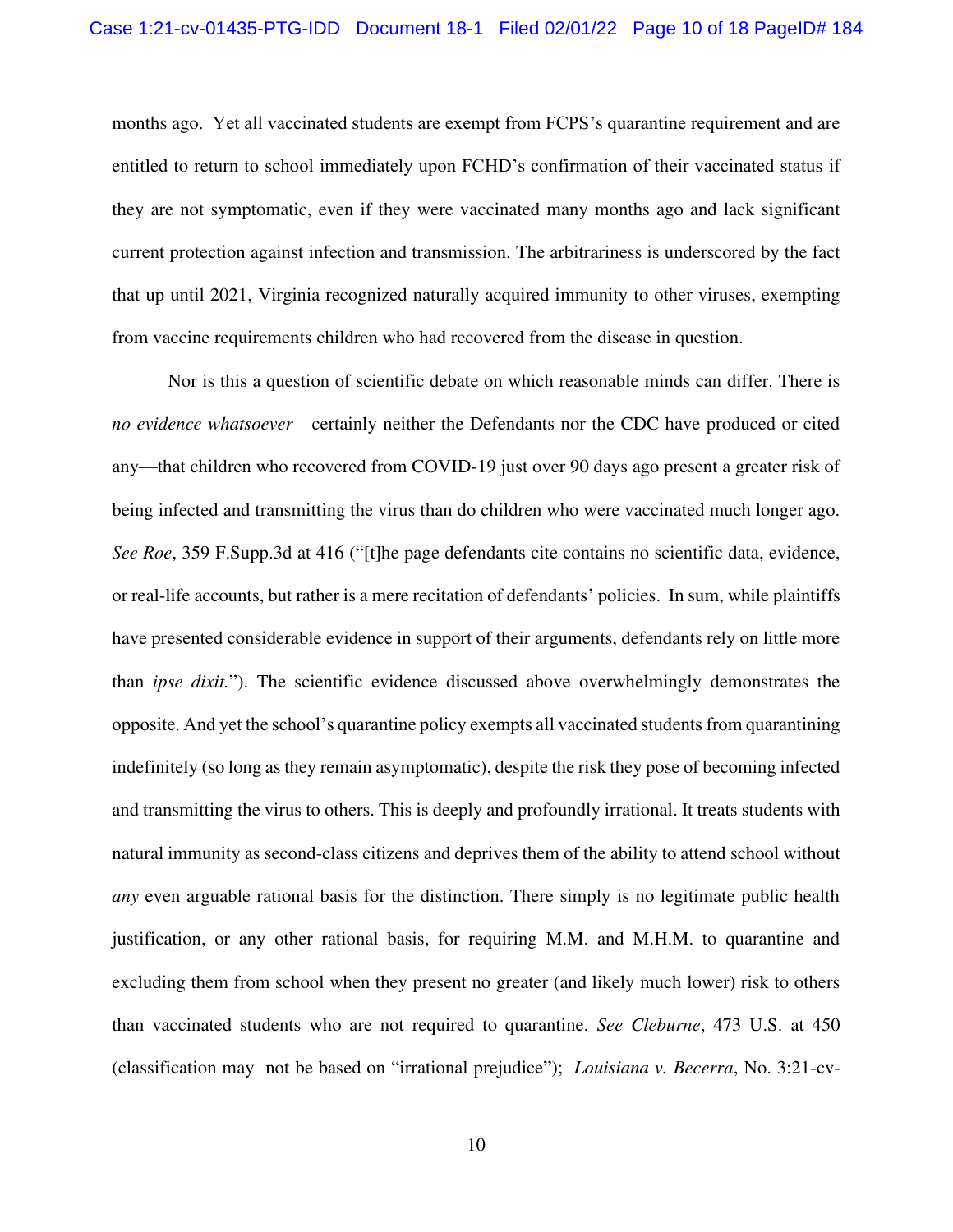03970 (W.D. La. Nov. 30, 2021) ("the rejection of natural immunity as an alternative is puzzling"); *Missouri v. Biden*, 2021 WL 5564501 (E.D. Mo. Nov. 29, 2021) at p. 17 and fn. 20, *aff'd Missouri v. Biden*, No. 21-3725 (8<sup>th</sup> Cir. Dec. 13, 2021) (finding that CMS' changing its posture with respect to natural immunity constituted evidence of unlawful agency action, and noting that "CMS also rejected natural immunity, despite an intense public debate and a trove of scientific data on the strength and durability of natural immunity from COVID-19– alone and compared to vaccineinduced immunity."), *overruled on other grounds by Missouri v. Biden*, 595 U.S. \_\_, Nos. 21A240 & 21A241 (January 13, 2022) (reversing stays of CMS mandate upheld by Fifth and Eighth Circuits). Nor is there any valid reason to recognize naturally acquired immunity for only 90 days, per the CDC Guidance in the quarantine context, but vaccine induced immunity indefinitely. As discussed, the science simply does not support this policy.

 Blindly adopting nonbinding CDC guidance is not an acceptable approach. *See Christensen v. Harris County*, 529 U.S. 576, 587-88 (2000) ("Interpretations such as those in opinion letters—like interpretations contained in policy statements, agency manuals, and enforcement guidelines, all of which lack the force of law—do not warrant *Chevron-*style deference."); *Appalachian Power v. EPA*, 208 F.3d 1015 (D.C. Cir. 2000). If school districts are going to discriminate between children, causing them learning loss and emotional distress, they must be able to establish some rational basis for that, at the very least. There is a reason that guidance is not law: it has not gone through the legislative process, subject to the input of numerous individuals with different perspectives. Endowing it with that undeserved authority is poor policy indeed.

For this Court's constitutional review to be anything more than a rubber stamp, it cannot be enough to sustain this discriminatory policy for Defendants simply to point to CDC guidance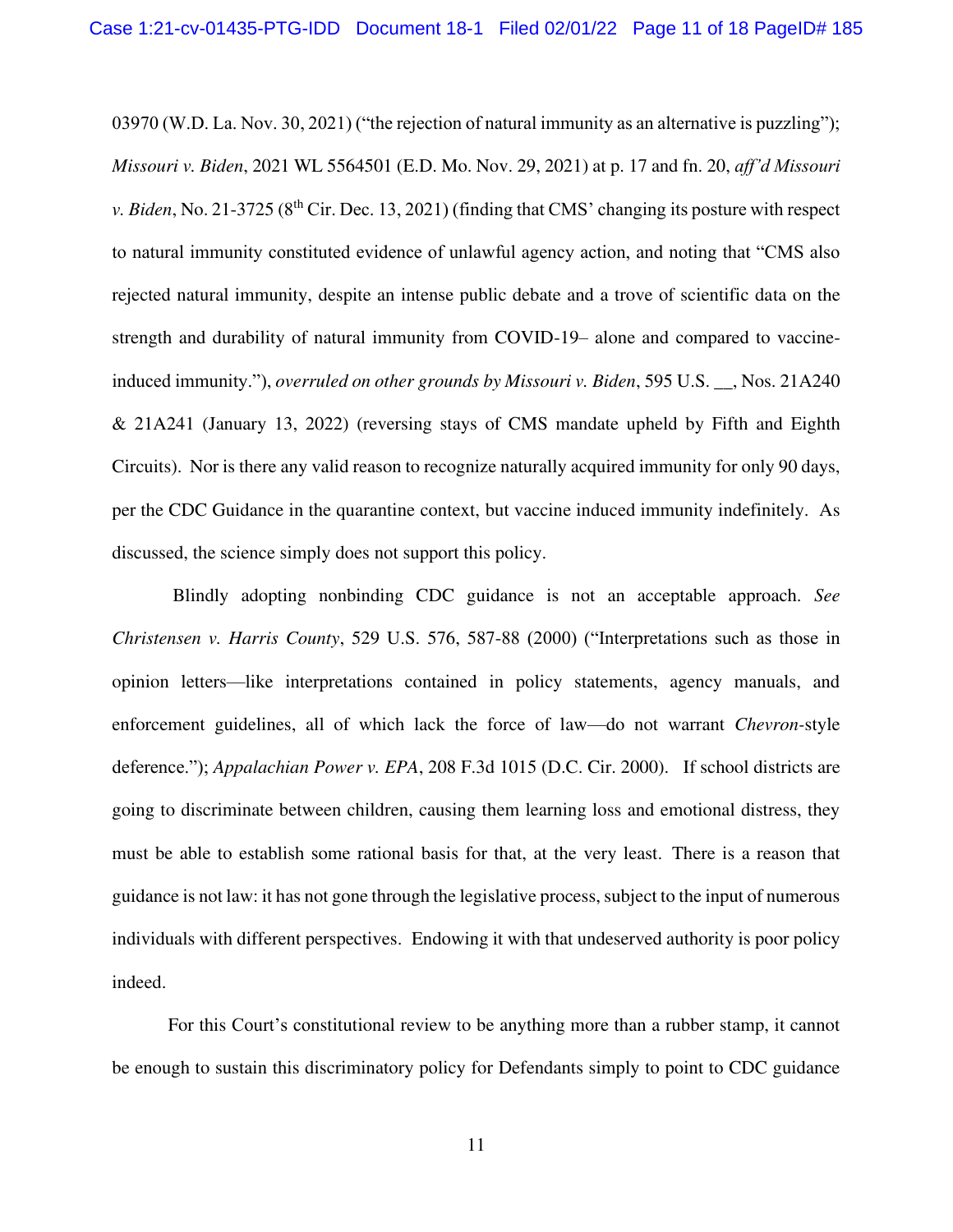without producing a single study or a single expert who is willing to provide sworn testimony that natural immunity at 95 days confers less protection against infection and transmission than vaccination at six months or longer ago. *See Bankers Life & Cas. Co. v. Crenshaw*, 486 U.S. 71, 83 (1988) ("[A]rbitrary and irrational discrimination violates the Equal Protection Clause under even our most deferential standard of review"); *Roe*, 359 F.Supp.3d at 410 ("rational basis review is not 'toothless'"), quoting *Mathews v. Lucas*, 427 U.S. 495, 510 (1976).

In sum, there is no rational basis for FCPS and FCHD (through its enforcement of the District's policies) to arbitrarily deprive some students of invaluable in-person education, and subject them to the concomitant stigmatization and trauma, for no valid reason whatsoever apart from clinging to an outdated (and never scientifically substantiated) notion that the vaccines confer superior immunity that lasts forever, whereas naturally acquired immunity expires after 90 days.

# *B. The Quarantine Policy Deprives Plaintiffs of their Due Process Rights to an Education Under the State and Federal Constitutions*

The Due Process Clause of the Fourteenth Amendment and Article 1, § 11 of the Virginia State Constitution, provide that no State "shall deprive any person of life, liberty, or property, without due process of law." The Virginia State Constitution provides that "all men are by nature equally free and independent and have certain inherent rights, of which, when they enter into a state of society, they cannot, by any compact, deprive or divest their posterity; namely, the enjoyment of life and liberty, with the means of acquiring and possessing property, and pursuing and obtaining happiness and safety." Article I, § 1.

This means, *inter alia*, the individual possesses the right to "act[] as he may judge best for his interest" and "to live and work where he will; to earn his livelihood by any lawful calling." *Young v. Commonwealth*, 101 Va. 853, 862-63 (1903). "[T]here are certain inherent rights which men do not surrender by entering into organized society, and of which they cannot be arbitrarily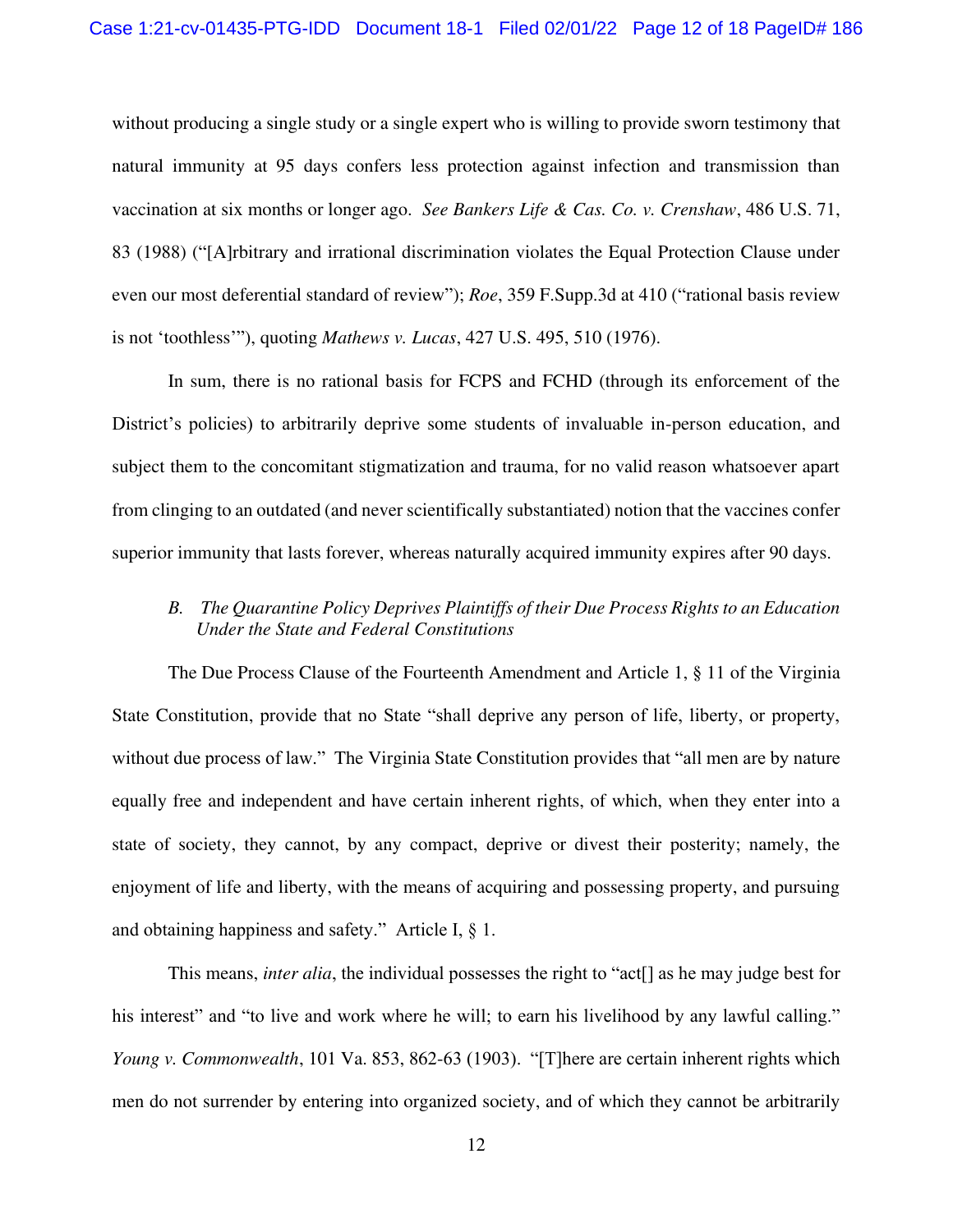deprived by the state." *Taylor v. Smith*, 140 Va. 217 (1924). "These are individual rights, formulated as such under the phrase 'pursuit of happiness' in the Declaration of Independence, which begins with the fundamental proposition that all men are created equal; that they are endowed with their Creator with certain inalienable rights; that among these are life, liberty and the pursuit of happiness." *Young*, 101 Va. at 862.

 The due process protections afforded under the Constitution of Virginia are co-extensive with those recognized in the Federal Constitution. *Shivaee v. Commonwealth*, 270 Va. 112, 119 (2005). The Supreme Court has explained that: "[p]rotected interests in property are normally not created by the Constitution. Rather, they are created and their dimensions are defined by an independent source[.]" *See Goss v. Lopez*, 419 U.S. 565 (1975).

In *Goss*, several students argued that their suspensions from public school, without a hearing, deprived them of their Fourteenth Amendment rights to due process of law. *Id.* at 567, 568-69. The Court agreed, rejecting the district's claim—made by several administrators—that "because there is no constitutional right to an education at public expense, the Due Process Clause does not protect against expulsions from the public school system." *Id.* at 572.

The Court went on to explain that the position "misconceive<sup>[d]</sup> the nature of the issue" as "[p]rotected interests in property are normally 'not created by the Constitution. Rather, they are created and their dimensions are defined' by an independent source such as state statutes or rules entitling the citizen to certain benefits." *Id.,* citing B*[oard of Regents v. Roth](about:blank#co_pp_sp_708_2709)*, 408 U.S. 564, [577 \(1972\).](about:blank#co_pp_sp_708_2709) *See also Wolff v. McDonnell*[, 418 U.S. 539 \(1974\)](about:blank) (procedural protections of the Due Process Clause were triggered by official cancellation of a prisoner's good-time credits accumulated under state law, although those benefits were not mandated by the Constitution); *Morrissey v. Brewer*[, 408 U.S. 471 \(1972\)](about:blank) (applying limitations of the Due Process Clause to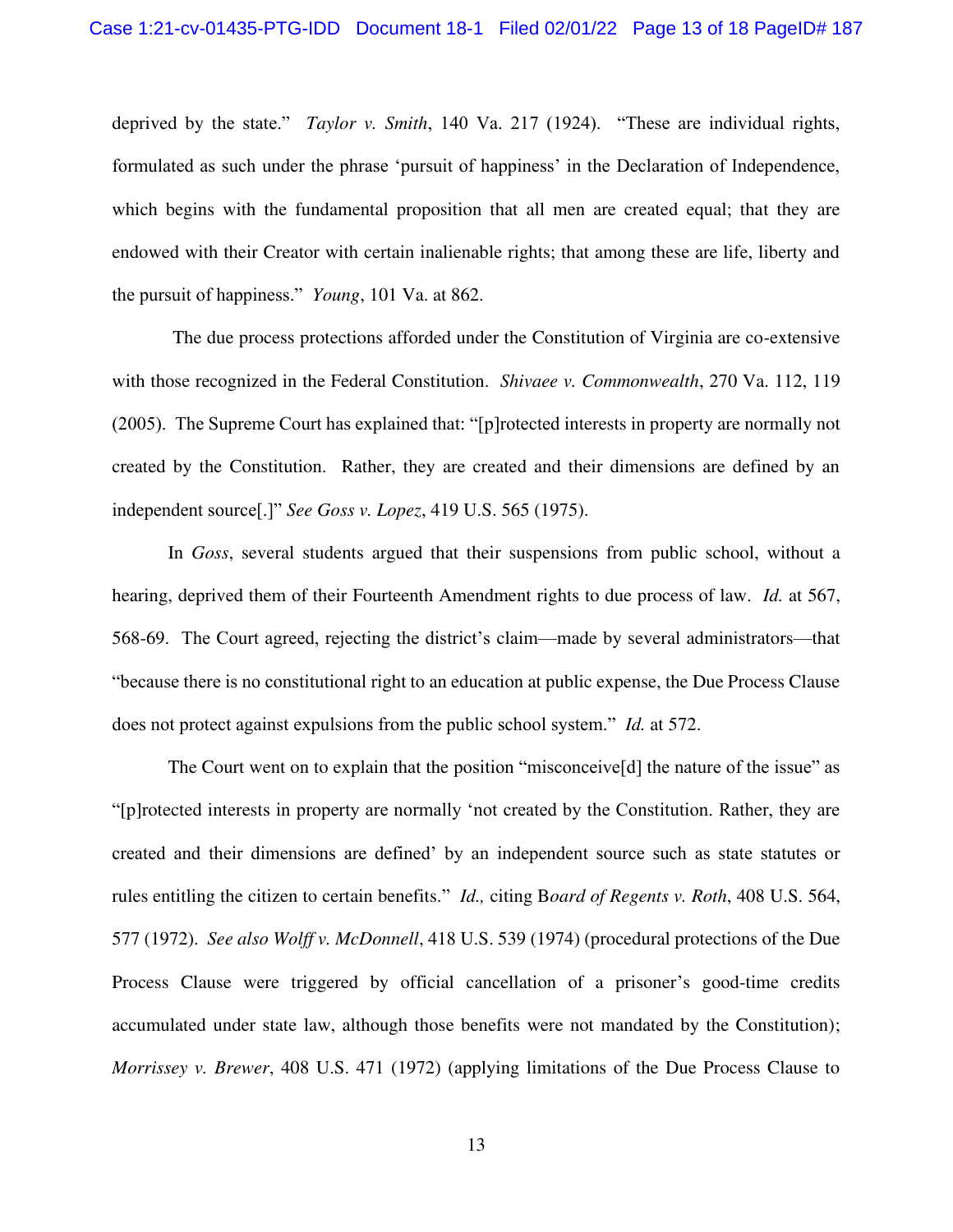governmental decisions to revoke parole, although a parolee has no constitutional right to that status); *[Connell v. Higginbotham](about:blank)*, 403 U.S. 207 (1971) (state employee who under state law or rules promulgated by state officials, has a legitimate claim of entitlement to continued employment absent sufficient cause for discharge may demand the procedural protections of due process); *Goldberg v. Kelly*[, 397 U.S. 254 \(1970\)](about:blank) (due process right to welfare benefits). Because Ohio had "establish[ed] and maintain[ed] a school system," although not constitutionally obliged to do so, the students had a Due Process right to a public education. *Goss*, 419 U.S. at 574.

The Court also noted that the Due Process Clause "forbids arbitrary deprivations of liberty." That school authorities suspended the students for up to 10 days without a hearing, based on charges of misconduct, infringed those liberty interests. *Id.* at 575. As the Court found in *Goss*, a "10-day suspension from school is not de minimis on our view and may not be imposed in complete disregard of the Due Process Clause." *Goss,* 419 at 576. In fact, the Court explicitly observed that "suspension is for 10 days, is a serious event in the life of the suspended child. Neither the property interest in educational benefits temporarily denied nor the liberty interest in reputation, which is also implicated, is so insubstantial that suspensions may constitutionally be imposed by any procedure the school chooses, no matter how arbitrary." *Id.* at 576.

Under *Goss* as well as various other cases, M.H.M. and M.M. have property rights to their education (or, in State constitutional terms, a right to that education) (*see* Compl. ¶¶ 121-122) and liberty interests in remaining free from the stigmatization of differential treatment due to their unvaccinated status. They have been deprived of those interests, arbitrarily and without a hearing, by FCPS and FCHD. *See Goldberg v. Kelly*, 397 U.S. 254 (1974) (welfare recipients could not be deprived of benefits without a hearing). The *Goss* Court considered a suspension of 10 days a "serious event" in the child's life. *See Goss*, 419 U.S. at 576. Here, both children have already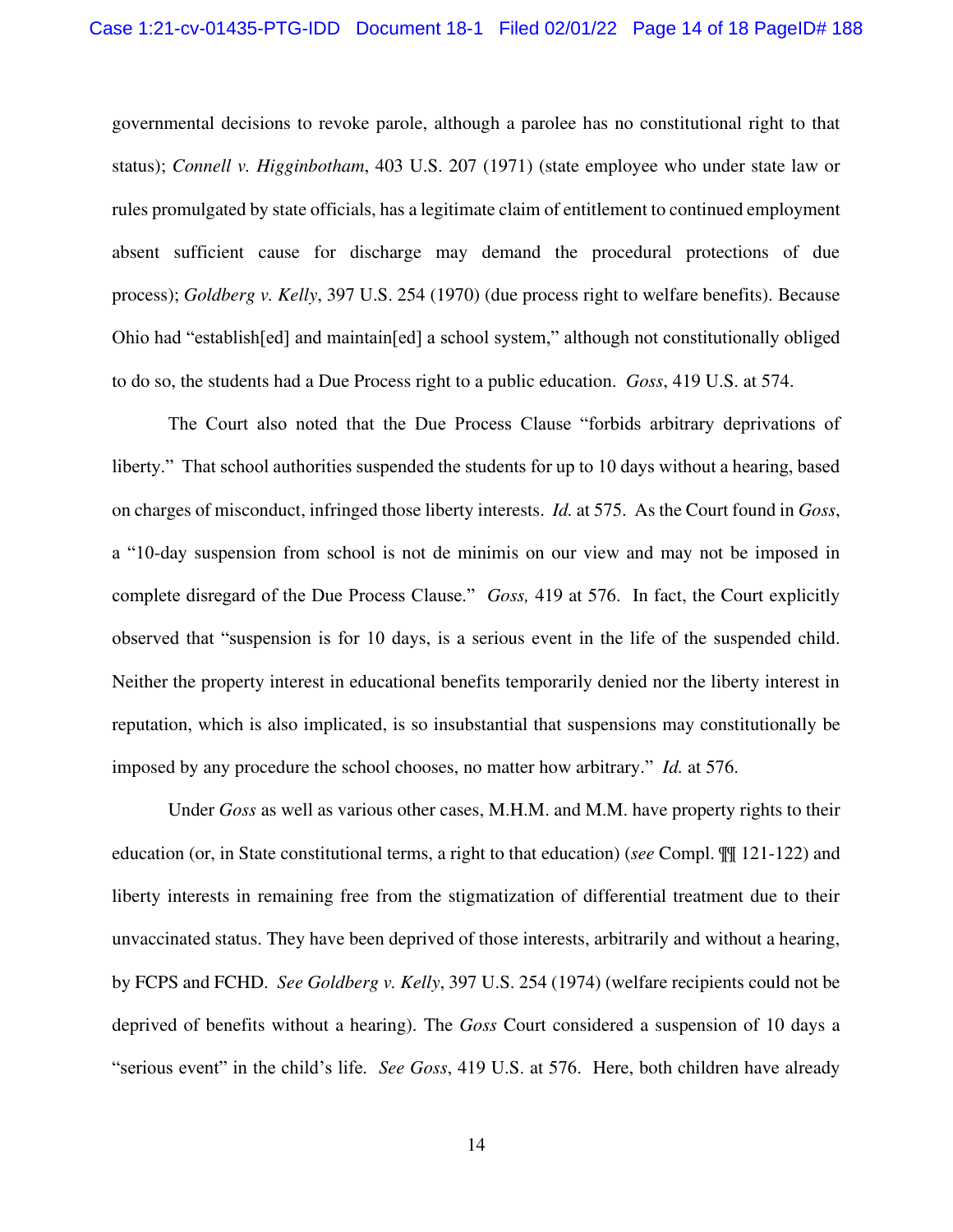missed substantially more than 10 days. And they face subsequent forced absences due FCPS's policy, enforced and implemented by FCHD. Accordingly, their property interests are unquestionably implicated.

Nor can Defendants claim that the ability to view class over the internet is equivalent to inperson instruction. Commonsense alone should end this debate, as it is beyond evident that physical presence in the classroom, and the ability to interact with one's teachers and peers is crucial to attaining a proper education. But if there is any doubt, substantial research establishes that learning over Zoom—if it may be called that—is far inferior. $9$ 

 While Defendants are likely to argue Plaintiffs' liberty interests are not being violated because the designation of unvaccinated cannot compare to "charges of misconduct" at issue in *Goss*, surely the Court is aware that in contemporary times, and in this jurisdiction, being unvaccinated culturally marks one as worse than a mere "charge of misconduct." That is particularly true even though there is no reason whatsoever to consider the unvaccinated and naturally immune any more dangerous than the vaccinated and not naturally immune.

In sum, Defendants' quarantine policy violates Plaintiffs' due process rights by depriving them of property and liberty interests, causing M.M. in particular emotional distress, and doing so without a hearing. Accordingly, they have shown a substantial likelihood of success on the merits of these claims.

<sup>9</sup> *See, e.g.,* Clare Halloran et al., *Pandemic School Mode and Student Test Scores,* NBER WORKING PAPER SERIES (Nov. 2021), *available at at* [https://www.nber.org/system/files/working\\_papers/w29497/w29497.pdf](about:blank) (last visited Jan. 31, 2022) (demonstrating catastrophic learning losses in districts that went remote); David Leonhardt, *When School is Voluntary*, THE NEW YORK TIMES (July 12, 2021), *available at*  [https://www.nytimes.com/2021/07/12/briefing/remote-learning-covid.html](about:blank) (last visited Jan. 31. 2022).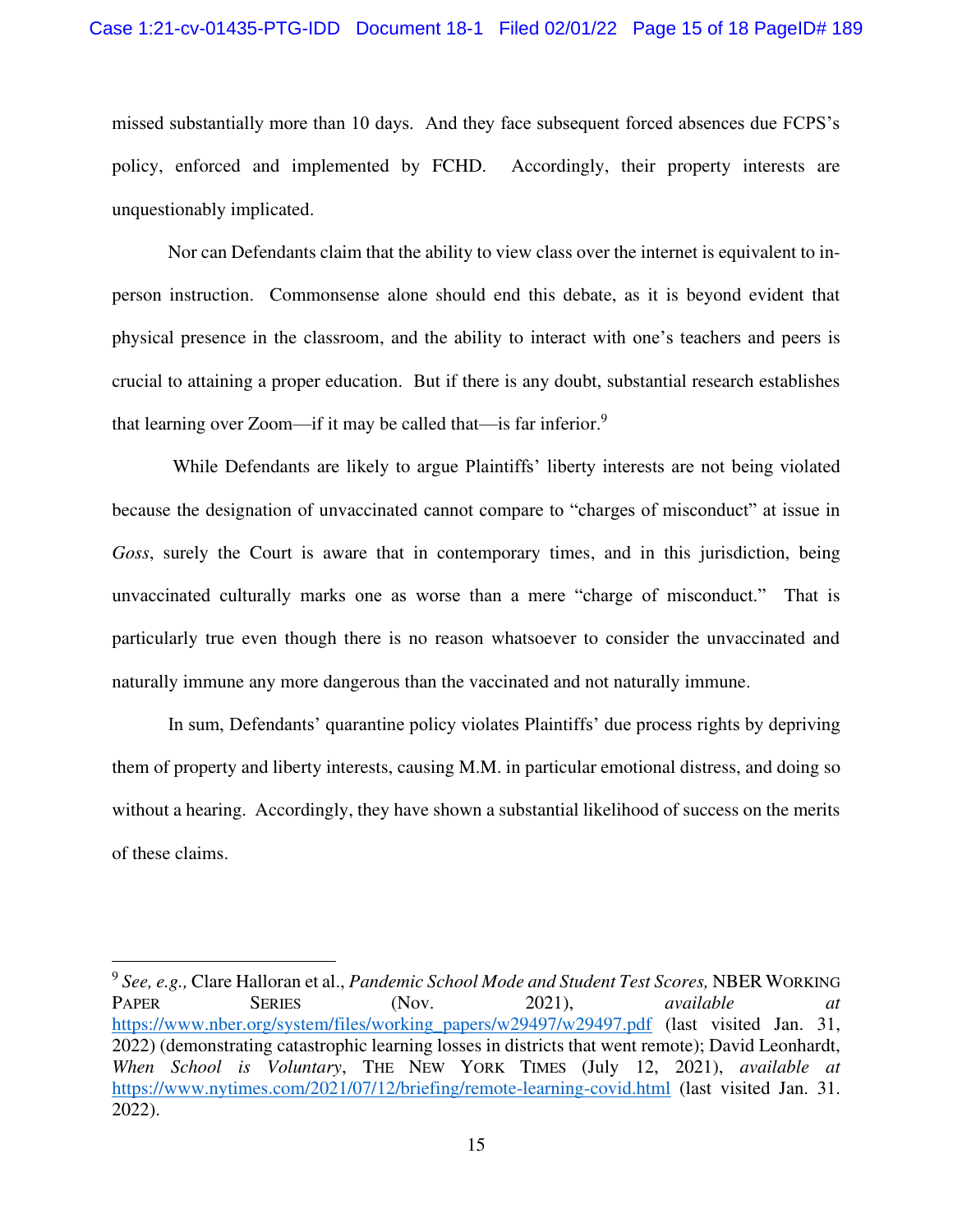# **II. PLAINTIFFS WILL SUFFER IRREPARABLE HARM SHOULD THE TRO NOT BE GRANTED**

To satisfy the irreparable injury requirement, Plaintiffs need only demonstrate that absent a preliminary injunction, they are "likely to suffer irreparable harm before a decision on the merits can be rendered." *Winter v. NRDC*, 555 U.S. 7, 22 (2008) (citation omitted). The deprivation of a constitutional right, "for even minimal periods of time, unquestionably constitutes irreparable injury." *Elrod v. Burns*, 427 U.S. 347, 373 (1976). *See also Giovani Carandonola, Ltd. v. Bason*, 303 F.3d 507, 521 (4th Cir. 2002) ("loss of First Amendment rights, for even minimal periods of time, unquestionably constitutes irreparable injury"); *Greater Baltimore Bd. Of Realtors v. Hughes*, 596 F. Supp. 906, 924 (D. Md. 1984) ("court will follow the majority rule and hold that if plaintiffs are able to demonstrate a loss of constitutional rights, they will have met the irreparable injury requirement."). A party seeking a preliminary injunction must make a clear showing of "actual and imminent" irreparable harm in the absence of injunctive relief. *[Direx Isr., Ltd. v.](https://1.next.westlaw.com/Link/Document/FullText?findType=Y&serNum=1991207090&pubNum=0000350&originatingDoc=Id0ad0220319811e99ea08308254f537e&refType=RP&fi=co_pp_sp_350_812&originationContext=document&transitionType=DocumentItem&ppcid=9baa0771078547588762f997dd5c700e&contextData=(sc.Search)#co_pp_sp_350_812) Breakthrough Med. Corp*[., 952 F.2d 802, 812 \(4th Cir. 1991\)](https://1.next.westlaw.com/Link/Document/FullText?findType=Y&serNum=1991207090&pubNum=0000350&originatingDoc=Id0ad0220319811e99ea08308254f537e&refType=RP&fi=co_pp_sp_350_812&originationContext=document&transitionType=DocumentItem&ppcid=9baa0771078547588762f997dd5c700e&contextData=(sc.Search)#co_pp_sp_350_812) (citation omitted). "[I]rreparable harm occurs when the threatened injury impairs the court's ability to grant an effective remedy," I*[nt'l Refugee Assistance Project v. Trump](https://1.next.westlaw.com/Link/Document/FullText?findType=Y&serNum=2043822152&pubNum=0000506&originatingDoc=Id0ad0220319811e99ea08308254f537e&refType=RP&fi=co_pp_sp_506_270&originationContext=document&transitionType=DocumentItem&ppcid=9baa0771078547588762f997dd5c700e&contextData=(sc.Search)#co_pp_sp_506_270)*, 883 F.3d 233, 270 (4th Cir.), *vacated on other grounds*, —— U.S. ——[, 138 S.Ct. 2710 \(2018\)](https://1.next.westlaw.com/Link/Document/FullText?findType=Y&serNum=2043895079&pubNum=0000708&originatingDoc=Id0ad0220319811e99ea08308254f537e&refType=RP&originationContext=document&transitionType=DocumentItem&ppcid=9baa0771078547588762f997dd5c700e&contextData=(sc.Search)), typically when monetary damages "are difficult to ascertain or are inadequate," *Handsome Brook Farm, LLC [v. Humane Farm Animal Care, Inc.](https://1.next.westlaw.com/Link/Document/FullText?findType=Y&serNum=2039182925&pubNum=0007903&originatingDoc=Id0ad0220319811e99ea08308254f537e&refType=RP&fi=co_pp_sp_7903_574&originationContext=document&transitionType=DocumentItem&ppcid=9baa0771078547588762f997dd5c700e&contextData=(sc.Search)#co_pp_sp_7903_574)*, [193 F.Supp.3d 556, 574 \(E.D. Va. 2016\).](https://1.next.westlaw.com/Link/Document/FullText?findType=Y&serNum=2039182925&pubNum=0007903&originatingDoc=Id0ad0220319811e99ea08308254f537e&refType=RP&fi=co_pp_sp_7903_574&originationContext=document&transitionType=DocumentItem&ppcid=9baa0771078547588762f997dd5c700e&contextData=(sc.Search)#co_pp_sp_7903_574)

The harm here cannot be remedied by monetary damages, because it encompasses constitutional violations, learning loss, and stigmazition. *See Roe*, 359 F.Supp.3d at 419 (granting preliminary injunction, finding showing of irreparable harm where Plaintiffs face "a particularly heinous brand of discharge, one based on an irrational application of outmoded policies related to a disease surrounding which there is widespread fear[.]"). As discussed above, M.M. and M.H.M.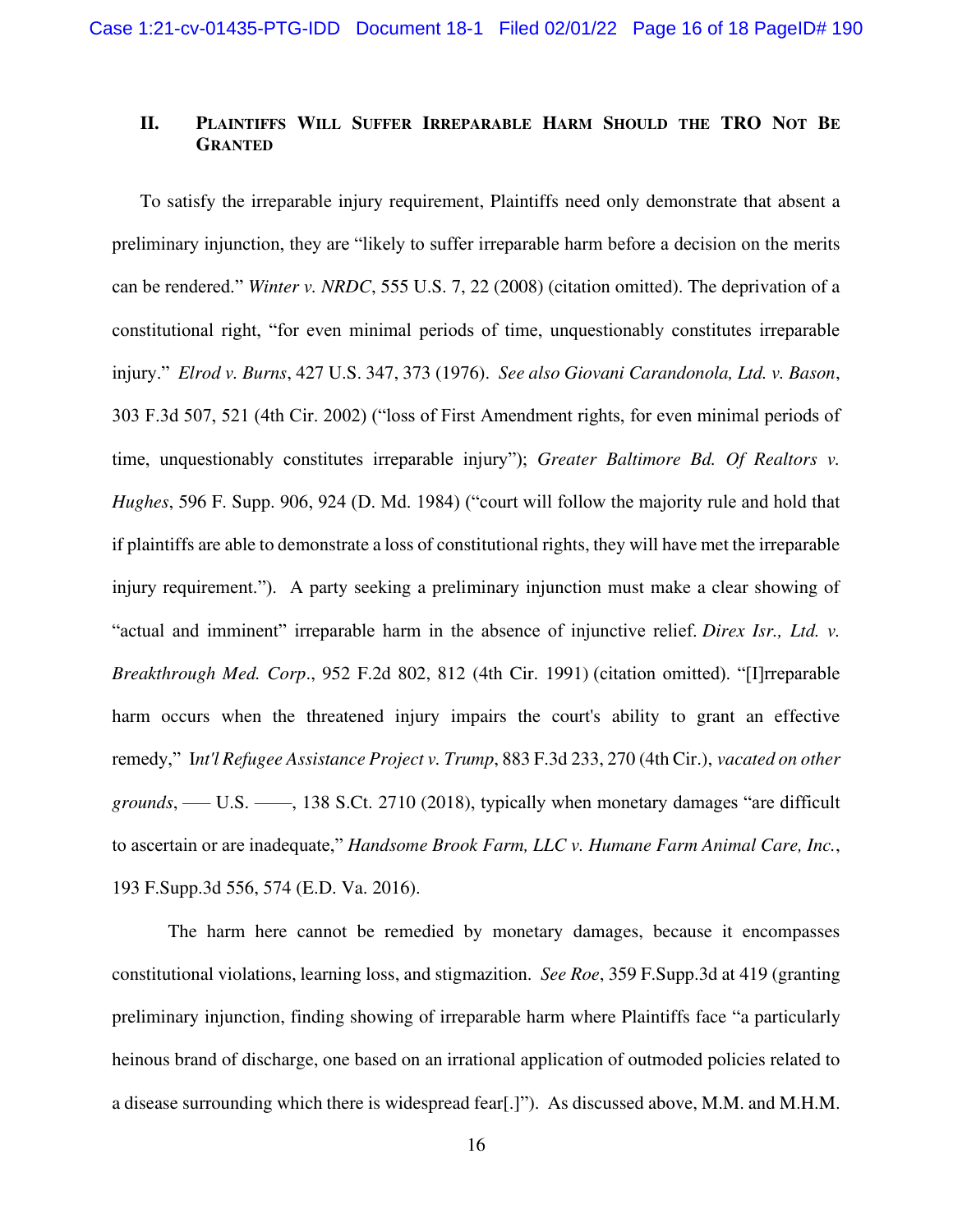have already been forced to miss weeks of school due to their initial COVID-19 diagnoses. M.M. was forced to quarantine once again for 10 days, and both children are now subject to a minimum 5-day quarantine. The day they return to school, they could have another "potential close contact" and be forced to remain home again. The *Goss* Court held that being deprived of school for 10 days constituted a constitutional deprivation. Thus, the children are looking at missing substantially *more* school than the *Goss* defendants, and being deprived of their Due Process property and liberty interests in at the same time. The violation of the children's constitutional rights alone warrants a TRO and then Preliminary Injunction. That they are being stigmatized and deprived of the education that their peers are enjoying is yet another reason they are entitled to injunctive relief while this case fully plays out.

## **III. THE THREATENED INJURY OUTWEIGHS ANY HARM TO DEFENDANTS FROM GRANT OF THE TRO AND THE TRO OR INJUNCTION IS IN THE PUBLIC INTEREST**

A preliminary injunction or TRO is proper when "the balance of equities tips in [its] favor, and that an injunction is in the public interest." *Winter*, 555 U.S. at 20. *See also Z-Man Fishing Products, Inc. v. Renosky*, 790 F.Supp.2d 418, 425 (D. South Carolina 2011) ("the standard for granting either a TRO or preliminary injunction is the same."), *quoting Moore v. Kempthorne*, 464 F.Supp.2d 519, 525 (E.D. Va. 2006). "These factors merge when the Government is the opposing party." *Nken*, 556 U.S. at 435. When constitutional rights are at stake, an injunction serves the public interest. *See Giovani Carandola*, 303 F.3d 507.

As discussed above, the quarantine policy infringes the children's constitutional rights, and deprives them of the education to which they are entitled. Given that the children have naturally acquired immunity to COVID-19 that is at least as robust and durable as that conferred by vaccines, and very likely more so, neither Defendants nor the public interest will suffer any harm if they are permitted to return to school immediately, just as their vaccinated peers are permitted to do.